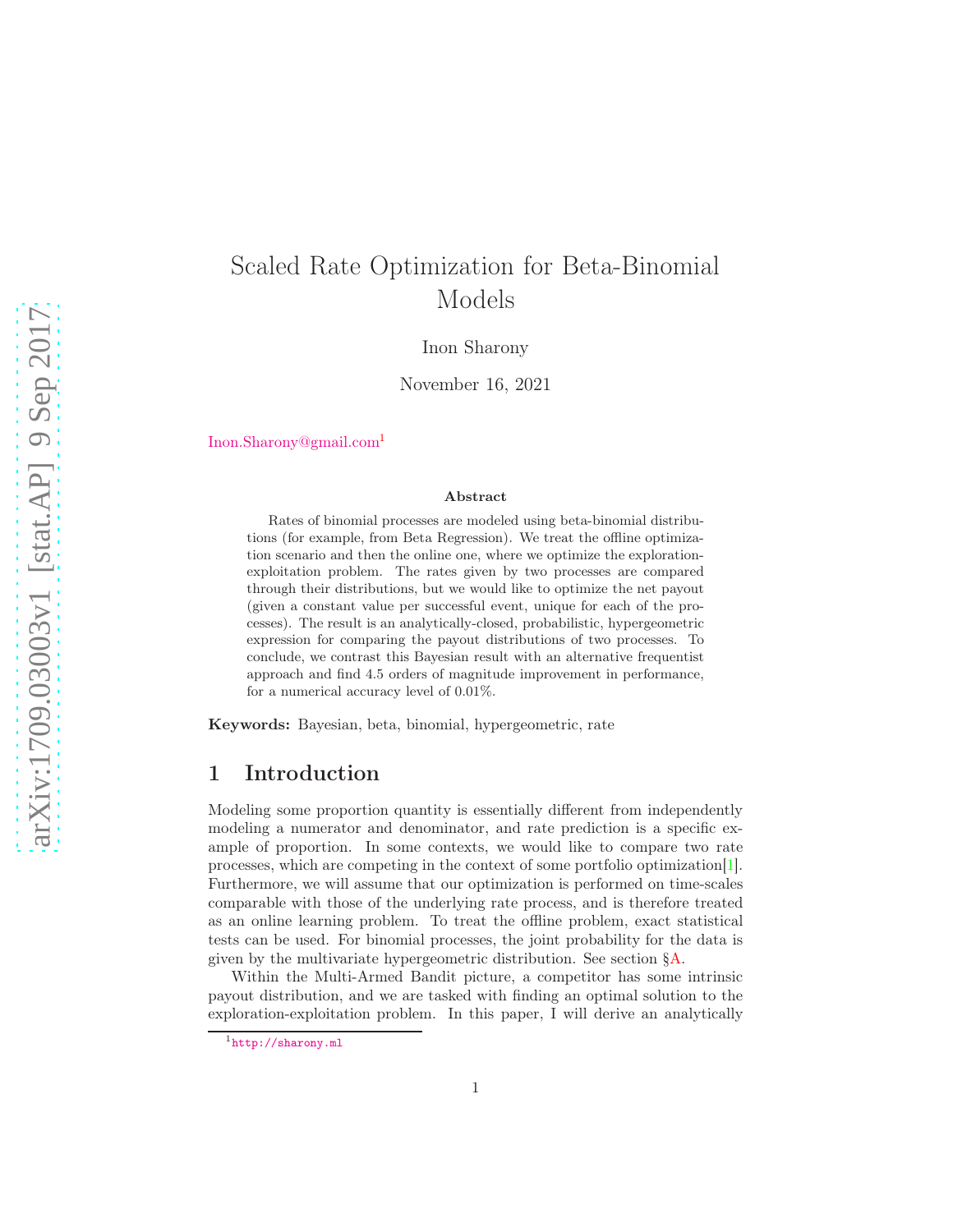closed expression which optimizes the payout, given that each competitor has a binomial probability distribution for success, and some unique payout value for a successful trial  $^2$  $^2$ .

The event of interest is modeled as a binomial process with parameter  $\phi$ , where  $m$  and  $n$  will denote the number of trials and successes, respectively:  $(m, n) \sim Bin(\phi)$ . Therefore, the probability density function (PDF) given the rate parameter  $\phi$ , of a potential observation of n wins out of m trials, is

$$
Pr(m, n | \phi) = {m \choose n} \phi^n (1 - \phi)^{m - n}
$$
\n(1.1)

Competing rate processes would manifest in different values for the rate parameter,  $\phi$ , which is represented by some unknown underlying distribution, which we would like to model using empiric data.

#### 1.1 Beta-binomial model

To compare rate models, we'd like to compare the probabilities of the models given some observation data,  $Pr(\phi|m, n)$ . The conjugate prior of a variable ( $\phi$ ) drawn from a binomial distribution is a beta-binomial distribution,  $\phi \sim$ Beta  $(\alpha, \beta)$ :

<span id="page-1-1"></span>
$$
Pr(\phi|\alpha, \beta) = \frac{1}{B(\alpha, \beta)} \phi^{\alpha - 1} (1 - \phi)^{\beta - 1}
$$
 (1.2)

where  $B(\cdot)$  is the beta function.

The Beta Regression model of Ferrari & Cribari-Neto[\[2\]](#page-15-0) is used to learn the probabilistic distribution of the rate parameter  $\phi$  of a given binomial process, given its observations. Specifically, the Beta Regression model is a regression towards the underlying distribution of  $\phi$ , from the observed data:  $\alpha$  is one plus the observed number of wins, and  $\beta$  is one plus the observed number of losses. To choose the optimal of two competing rate processes, we compare the distributions of the rates of these processes.

#### <span id="page-1-2"></span>1.2 Comparison of rates of beta-binomial processes [\[3,](#page-15-1) [4\]](#page-15-2)

Given some observational data  $(\alpha_A, \beta_A, \alpha_B, \beta_B)$  for two beta-binomial processes A and B, the probability that the underlying rate of process  $B, \phi_B$ , is higher than that of process  $A, \phi_A$ , is (section [§B\)](#page-7-0):

<span id="page-1-0"></span><sup>2</sup>This value will be assumed to be slowly-changing, relative to all other time-scales. For example, the rate may fluctuate at an hourly resolution, or higher, but the payout will change only on the order of days or weeks.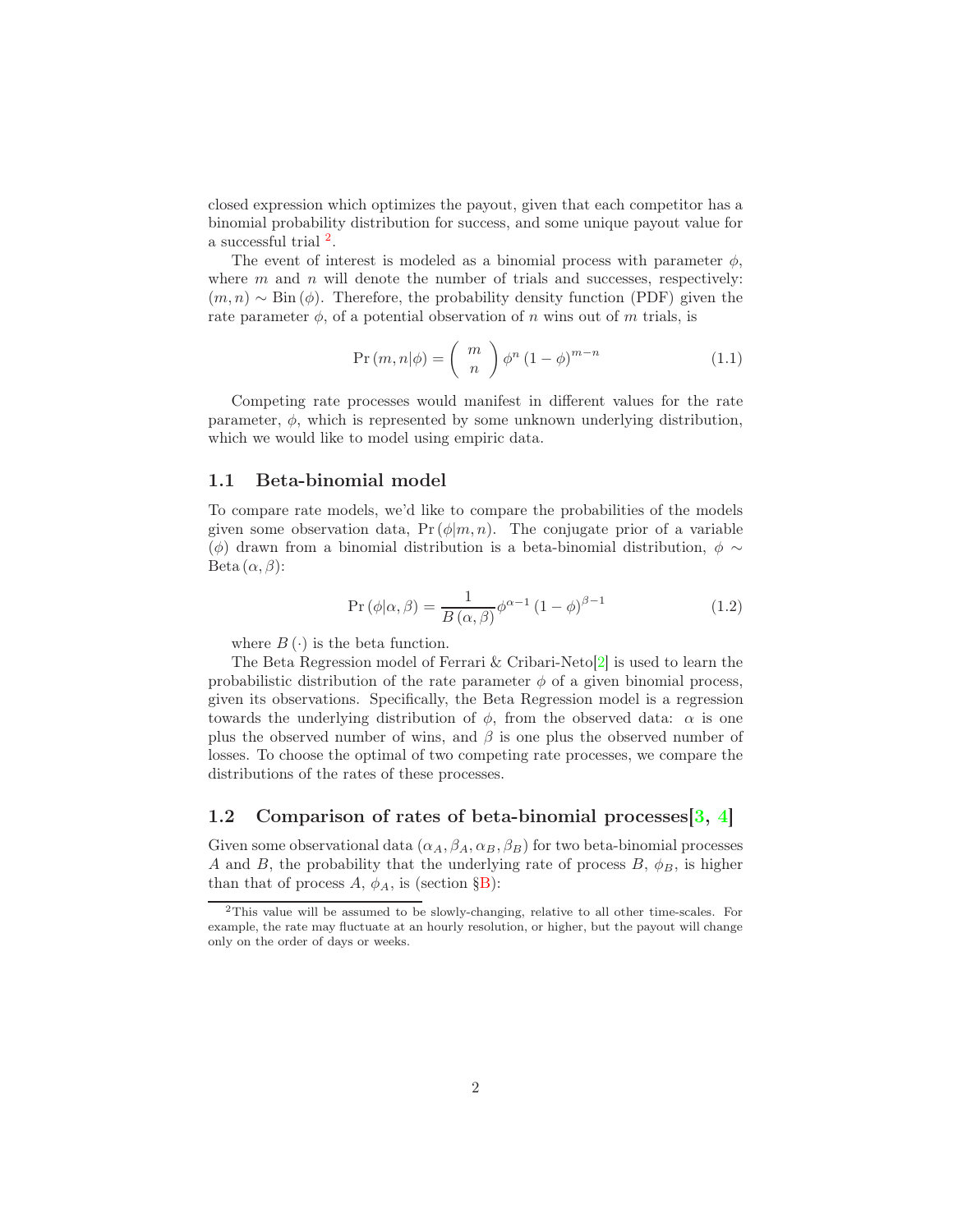$$
\Pr(\phi_B > \phi_A | \alpha_A, \beta_A, \alpha_B, \beta_B) = \int_0^1 d\phi_A \Pr(\phi_A | \alpha_A, \beta_A) \int_{\phi_A}^1 d\phi_B \Pr(\phi_B | \alpha_B, \beta_B) \n= \frac{1}{B(\alpha_A, \beta_A)} \sum_{i=1}^{\alpha_B} \frac{B(\alpha_A - 1 + i, \beta_B + \beta_A)}{(\beta_B - 1 + i) B(i, \beta_B)} \tag{1.4}
$$

Being combinatoric functions, it is sometimes more convenient to calculate via the logarithms of the beta functions:

$$
\Pr\left(\phi_B > \phi_A | \alpha_A, \beta_A, \alpha_B, \beta_B\right) = \sum_{i=1}^{\alpha_B} \exp\left(S\left(\alpha_A, \beta_A, \beta_B, i\right)\right) \tag{1.5}
$$

 $S(\alpha_A, \beta_A, \beta_B, i) \equiv \ln B(\alpha_A - 1 + i, \beta_B + \beta_A) - \ln B(i, \beta_B) - \ln(\beta_B - 1 + i) - \ln B(\alpha_A, \beta_A)$ (1.6)

All terms must enter the exponential (even the prefactor of the sum) to avoid numerical overflow.

# 2 Comparison of payouts of beta-binomial processes

Since we are interested in optimizing not the success ratio itself, but the payout (given that one process may have a lower rate, but higher payout value), we will now derive the expression for  $Pr(\phi_B > \gamma \phi_A | \alpha_A, \beta_A, \alpha_B, \beta_B)$  given some ratio of the payouts,  $\gamma > 1$  (without loss of generality).

$$
\Pr\left(\phi_B > \gamma \phi_A | \alpha_A, \beta_A, \alpha_B, \beta_B\right) \equiv \int_0^{\gamma^{-1}} d\phi_A \Pr\left(\phi_A | \alpha_A, \beta_A\right) \int_{\gamma \phi_A}^1 d\phi_B \Pr\left(\phi_B | \alpha_B, \beta_B\right) \tag{2.1}
$$

$$
= \int_0^{\gamma^{-1}} d\phi_A \int_{\gamma \phi_A}^1 d\phi_B \frac{\phi_A^{\alpha_A - 1} (1 - \phi_A)^{\beta_A - 1}}{B(\alpha_A, \beta_A)} \frac{\phi_B^{\alpha_B - 1} (1 - \phi_B)^{\beta_B - 1}}{B(\alpha_B, \beta_B)}
$$
(2.2)

$$
= \int_0^{\gamma^{-1}} \frac{\phi_A^{\alpha_A - 1} (1 - \phi_A)^{\beta_A - 1}}{B(\alpha_A, \beta_A)} \int_{\gamma \phi_A}^1 \frac{\phi_B^{\alpha_B - 1} (1 - \phi_B)^{\beta_B - 1}}{B(\alpha_B, \beta_B)} d\phi_B d\phi_A \tag{2.3}
$$

$$
= \int_0^{\gamma^{-1}} \frac{\phi_A^{\alpha_A - 1} (1 - \phi_A)^{\beta_A - 1}}{B(\alpha_A, \beta_A)} \left[ 1 - I_{\gamma \phi_A} (\alpha_B, \beta_B) \right] d\phi_A \tag{2.4}
$$

$$
= \int_0^{\gamma^{-1}} \frac{\phi_A^{\alpha_A - 1} (1 - \phi_A)^{\beta_A - 1}}{B(\alpha_A, \beta_A)} \left[ 1 - 1 + \sum_{i=0}^{\alpha_B - 1} \frac{\phi_A^i (1 - \phi_A)^{\beta_B}}{(\beta_B + i) B(1 + i, \beta_B)} \right] d\phi_A
$$
\n(2.5)

$$
= \sum_{i=0}^{\alpha_B - 1} \int_0^{\gamma^{-1}} \frac{\phi_A^{\alpha_A - 1} (1 - \phi_A)^{\beta_A - 1}}{B(\alpha_A, \beta_A)} \frac{\phi_A^i (1 - \phi_A)^{\beta_B}}{(\beta_B + i) B (1 + i, \beta_B)} d\phi_A \tag{2.6}
$$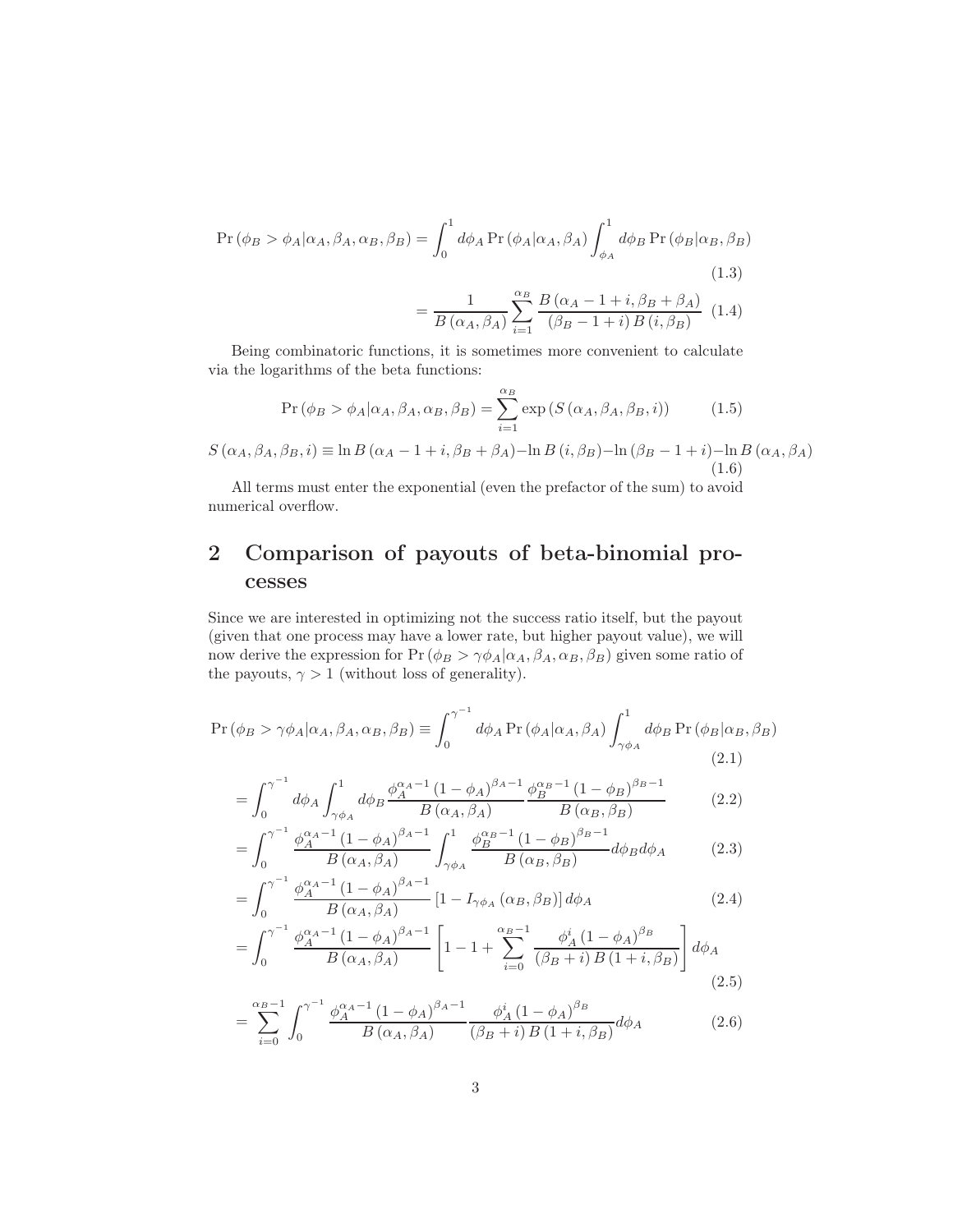We now perform a transformation to remove the explicit factor  $\gamma$  from the integral boundary:  $\gamma \phi_A \mapsto \phi_{A'} \Rightarrow d\phi_A \mapsto \gamma^{-1} d\phi_{A'}$ .

$$
\Pr(\phi_B > \gamma \phi_A) = \int_0^1 \gamma^{-1} d\phi_{A'} \int_{\phi_{A'}}^1 d\phi_B \frac{\gamma^{1-\alpha_A} \phi_{A'}^{\alpha_A - 1} (1 - \phi_{A'}/\gamma)^{\beta_A - 1}}{B(\alpha_A, \beta_A)} \frac{\phi_B^{\alpha_B - 1} (1 - \phi_B)^{\beta_B - 1}}{B(\alpha_B, \beta_B)}
$$
(2.7)

In appendix section [§D](#page-8-0) we show how one of the integrals, identified as Euler's hypergeometric integral, is solved.

$$
\Pr(\phi_B > \gamma \phi_A) = \frac{\gamma^{-\alpha_A}}{B\left(\alpha_A, \beta_A\right)} \sum_{i=0}^{\alpha_B - 1} \frac{B\left(\alpha_A + i, \beta_B + 1\right)}{\left(\beta_B + i\right)B\left(1 + i, \beta_B\right)} \, {}_2F_1\left(1 - \beta_A, \alpha_A + i; \alpha_A + i + \beta_B + 1; \gamma^{-1}\right) \tag{2.8}
$$

Again, for computational efficiency, we give the logarithmic expression

$$
\Pr\left(\phi_B > \gamma \phi_A\right) = \sum_{i=0}^{\alpha_B - 1} \exp\left\{C\left(\alpha_A, \beta_A, \gamma\right) + S\left(\alpha_A + i, \beta_B, i\right) + F\left(\alpha_A + i, \beta_A, \beta_B, \gamma\right)\right\}
$$
\n(2.9)

$$
C(\alpha_A, \beta_A, \gamma) \equiv -\alpha_A \ln \gamma - \ln B(\alpha_A, \beta_A)
$$
 (2.10)

$$
S(a, \beta_B, i) \equiv \ln B(a, \beta_B + 1) - \ln B(1 + i, \beta_B) - \ln(\beta_B + i)
$$
 (2.11)

$$
F(a, \beta_A, \beta_B, \gamma) = \ln 2F_1 (1 - \beta_A, a; a + \beta_B + 1; \gamma^{-1})
$$
 (2.12)

Some computational libraries have direct support of general hypergeometric functions<sup>[3](#page-3-0)</sup>, and other lack it. Luckily for those  $\csc^4$  $\csc^4$ , our formula is eligible to be implemented using Jacobi polynomials (section  $\S$ F)<sup>[5](#page-3-2)</sup>

$$
F(a, \beta_A, \beta_B, \gamma) = \ln P_{\beta_A - 1}^{(a + \beta_B, \beta_B - \beta_A + 2)} \left( 1 - 2\gamma^{-1} \right) + \ln B \left( \beta_B - \beta_A + 1, \beta_A - 1 \right)
$$
\n(2.13)

It shouldn't be difficult to understand, therefore, how a simple benchmark of this formula would outperform the equivalent frequentist method by orders of magnitude.

### <span id="page-3-4"></span>3 Results

A frequentist approach to parameter estimation requires some number of samples in order to predict the rate with a given level of confidence (see  $6$ ). Since

<span id="page-3-1"></span><span id="page-3-0"></span><sup>4</sup>e.g. [Apache Commons Math.](https://commons.apache.org/proper/commons-math/apidocs/org/apache/commons/math4/analysis/polynomials/PolynomialsUtils.html#createLegendrePolynomial-int-)

<sup>3</sup>For example, in Python [SciPy](https://docs.scipy.org/doc/scipy/reference/generated/scipy.special.eval_jacobi.html) and JVM [MIPAV.](https://mipav.cit.nih.gov/documentation/api/gov/nih/mipav/model/algorithms/Hypergeometric.html)

<sup>&</sup>lt;sup>5</sup>In [SciPy,](https://docs.scipy.org/doc/scipy/reference/generated/scipy.special.eval_jacobi.html) the Jacobi polynomials are actually defined in terms of the hypergeometric function

<span id="page-3-3"></span><span id="page-3-2"></span><sup>6</sup> section [§G](#page-12-0)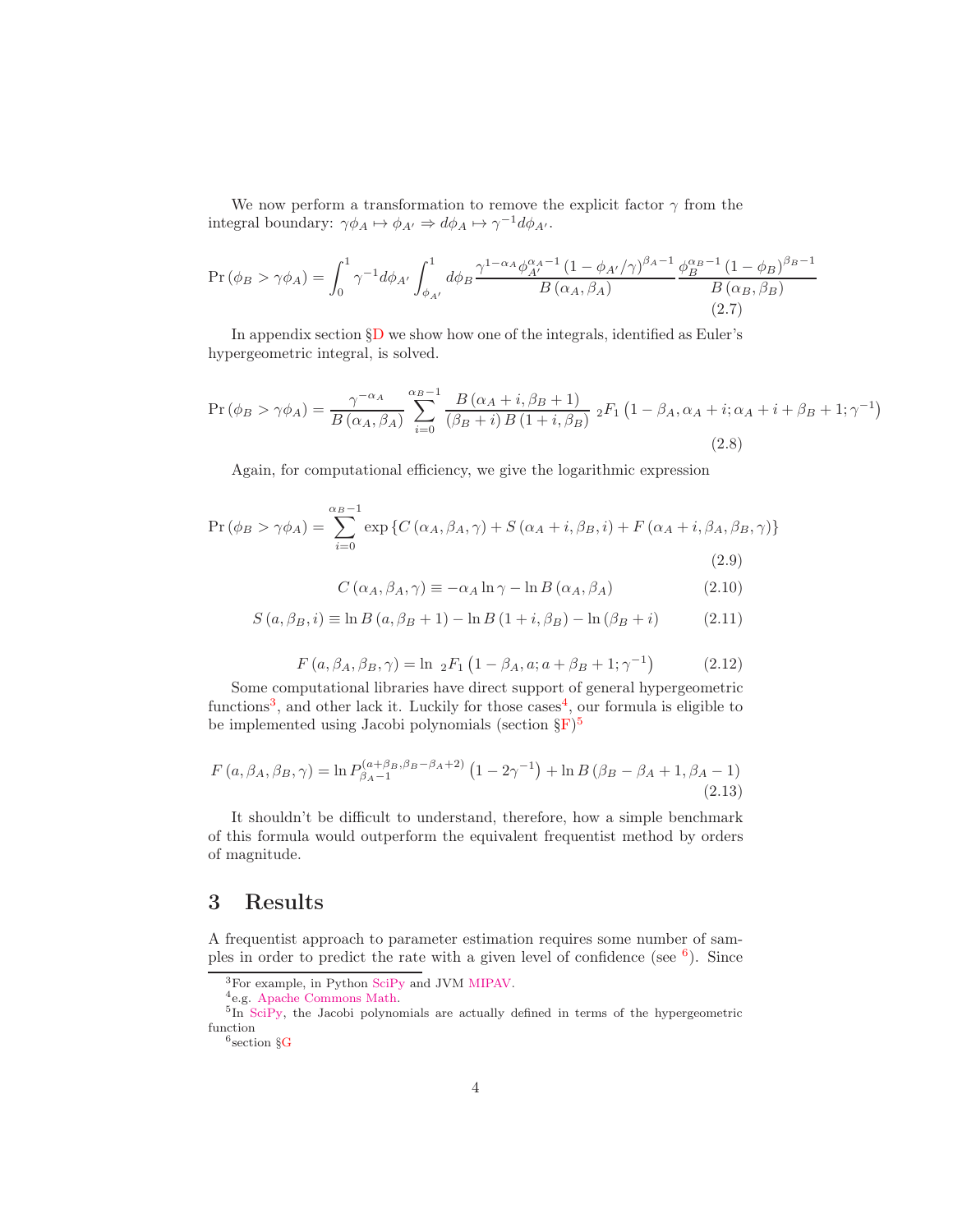the arrival time of events is Poisson distributed, the rate at which we can gather data samples to estimate the rate parameter of each of the competing processes decays exponentially.

"The advantage of Bayesian formulas over the traditional frequentist formulas is that you don't have to collect a preordained sample size in order to get a valid result."[\[3\]](#page-15-1)

Bayesian calculation (see [H\)](#page-13-0) shows improvement of 4.5 orders of magnitude in speed over a Frequentist implementation, where 10 million samples are required to achieve numerical accuracy to within 0.01%, on the random samples generated.

## 4 Discussion

We noted the hypergeometric distribution involved in exactly solving the offline problem. For the online problem, we derived an analytically-closed, probabilistic, hypergeometric expression for comparing the payout distributions of two beta-binomial rate processes. The cost of the frequentist approach turns out to be prohibitively high for very sparse data, such as highly-hierarchic or otherwise "wide" models.

### 5 Acknowledgments

I would like to thank Bill Tilly for the preliminary exposition, Evan Miller for posting his analytical formula for comparison of rates of beta-binomial processes, Chris Stucchio for analyzing its asymptotics, and to all three for choosing to share their research openly and freely. I would like to thank Professor Raydonal Ospina Martínez for his encouragement in writing this report.

## <span id="page-4-0"></span>A Exact binomial data

Given the data in the following contingency table,

|        | Asset 1  |                 | Asset N | Marginal Totals                  |
|--------|----------|-----------------|---------|----------------------------------|
| wins   | $n_{1}$  | $\cdot$ $\cdot$ | $n_N$   | $n_{tot.}$<br>$\cdot n_i$<br>$=$ |
| losses | $^{O_1}$ | .               | $O_N$   | $\rho_{tot} \equiv \rho$         |
| trials | $m_1$    | .               | $m_N$   | $m_i$<br>$m_{tot} =$             |

Table 1: Contingency table of binomial data

where  $m_i = n_i + o_i$ .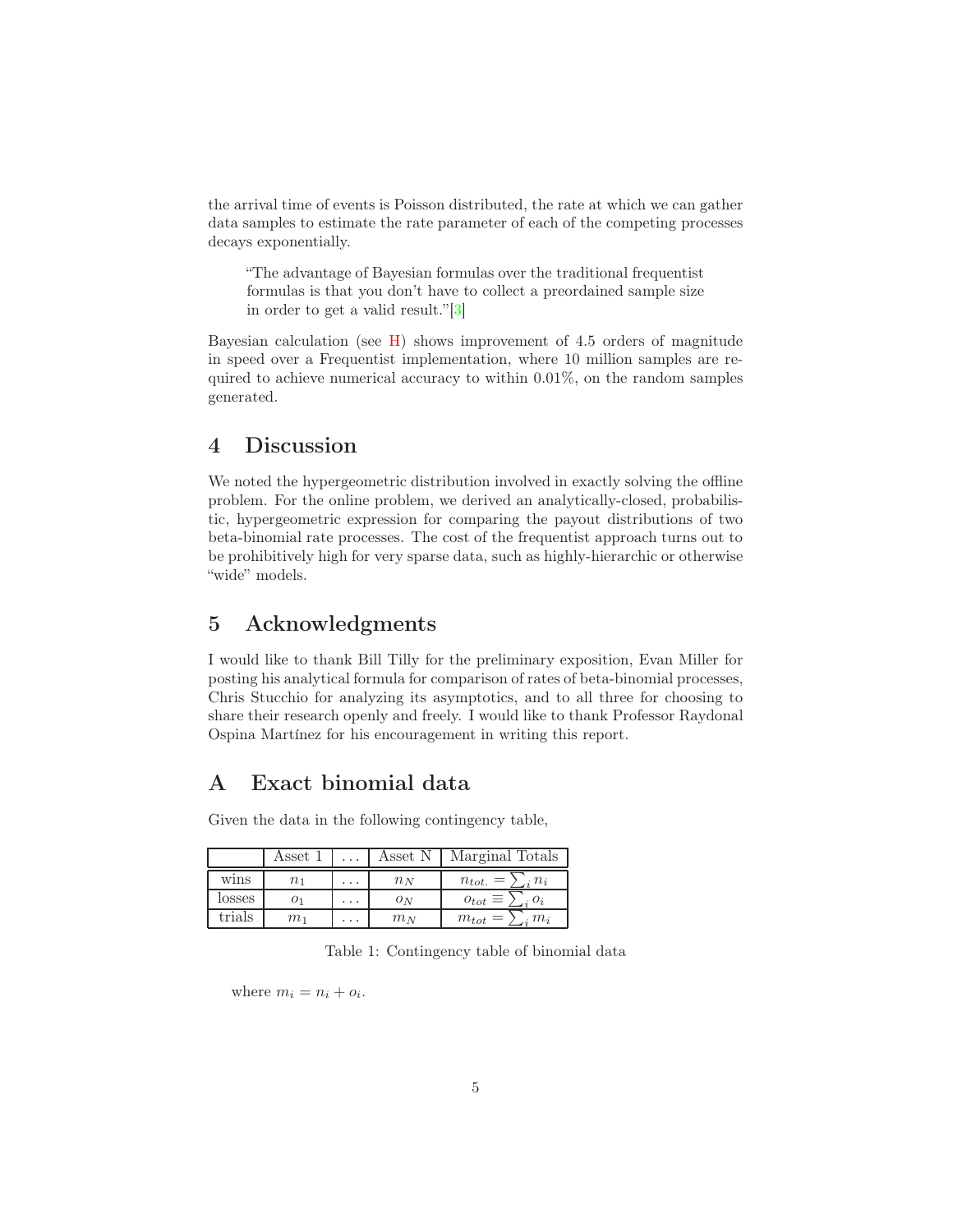#### A.1 Fisher's exact test

The joint probability for the data is given by the multivariate hypergeometric distribution,  $n_i \sim HG(m_i, m_{tot}, n_{tot})$ , and the exact statistical test is Fisher's exact test.

Denoting the contingency table elements  $a_{ij}$  (column-major form),

$$
\Pr(\{a_{ij}\}) = \frac{\left(\prod_{i}\left(\left(\sum_{j} a_{ij}\right)!\right)\right)\left(\prod_{j}\left(\left(\sum_{i} a_{ij}\right)!\right)\right)}{\left(\left(\sum_{i,j} a_{ij}\right)!\right)\left(\prod_{i,j}\left(a_{ij}!\right)\right)}
$$
(A.1)

which in our case reduces to

$$
Pr(n_i; m_i, m_{tot}, n_{tot}) = \frac{\left(\begin{array}{c} n_{tot} \\ n_i \end{array}\right) \left(\begin{array}{c} m_{tot} - n_{tot} \\ m_i - n_i \end{array}\right)}{\left(\begin{array}{c} m_{tot} \\ m_i \end{array}\right)} \tag{A.2}
$$

$$
=\frac{\left(\begin{array}{c} n_{tot} \\ n_i \end{array}\right)\left(\begin{array}{c} o_{tot} \\ o_i \end{array}\right)}{\left(\begin{array}{c} m_{tot} \\ m_i \end{array}\right)}
$$
(A.3)

$$
\frac{(n_{tot}!o_{tot}!)(m_1!m_2!)}{(m_{tot}!)(n_1!n_2!o_1!o_2!)}
$$
(A.4)

### A.2 Significance and confidence

=

We would like to compare the data generated by two such models, and we begin our analysis with the null hypothesis that the two models have identically distributed underlying rates. The null hypothesis is rejected if this is supported by observational evidence. That is, if the probability that the observed evidence combined from both models (assuming i.i.d. rates) is lower than some significance level (e.g. p-value lower than  $5\%$ ), we can reject the null hypothesis.

#### A.2.1 Single-tailed test<sup>[7](#page-5-0)</sup>

If  $\sum_M \Pr(n_i^M; m_i^M, m_{tot}^M, n_{tot}^M) < p$ , where M signifies the model, then the null hypothesis can be rejected on the grounds the evidence provided by the two models differ in a more extreme way than they would had the models been equivalent.

<span id="page-5-0"></span><sup>&</sup>lt;sup>7</sup>If the evidence provided by the two models is very lopsided, we should prefer a two-tailed test. For example, if only one of the models is the incumbent, and therefore we have vastly more observations for it.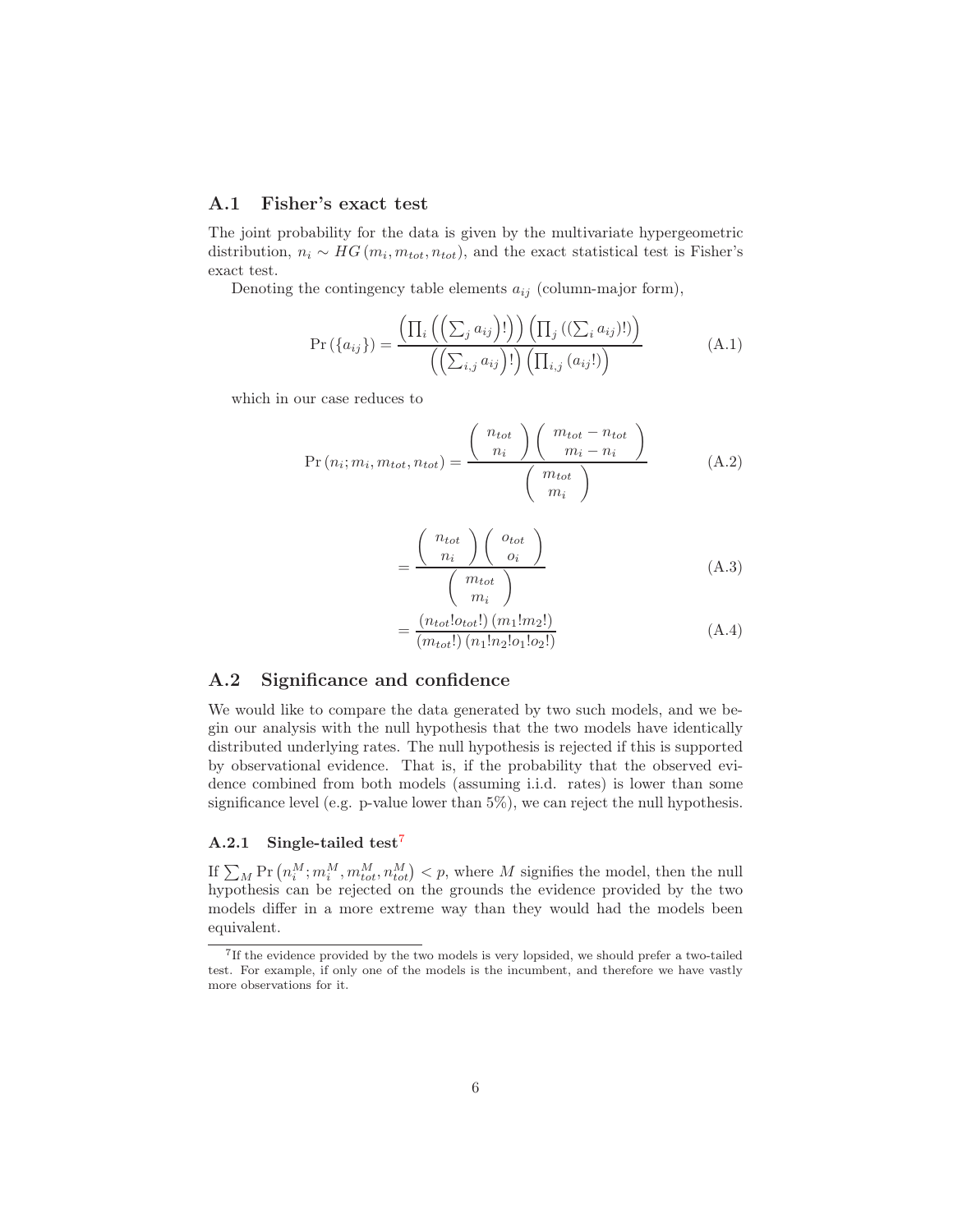#### A.2.2 Power analysis

Likelihood-ratio test Following the Neyman-Pearson lemma, which states that The most powerful significance  $(\alpha)$  level test (p-value) is the likelihood ratio test, we denote the likelihood (and log-likelihood)

$$
L\left(M; n_i^M, m_i^M, m_{tot}^M, n_{tot}^M\right) = \Pr\left(n_i^M; m_i^M, m_{tot}^M, n_{tot}^M\right) \tag{A.5}
$$

$$
\ell\left(M;n_i^M,m_i^M,m_{tot}^M,n_{tot}^M\right) = \ln \Pr\left(n_i^M;m_i^M,m_{tot}^M,n_{tot}^M\right) \tag{A.6}
$$

$$
= \ln \left( \frac{\Gamma(n_{tot}) \Gamma(o_{tot})}{\Gamma(m_{tot})} \frac{\prod_{i} \Gamma(m_i)}{\prod_{i} \Gamma(n_i) \prod_{i} \Gamma(o_i)} \right)
$$
(A.7)

$$
= \ln \left( \frac{\text{Beta}(n_{tot}, o_{tot})}{\prod_{i} \text{Beta}(n_i, o_i)} \right)
$$
(A.8)

$$
= \ln \text{Beta}(n_{tot}, o_{tot}) - \sum_{i} \ln \text{Beta}(n_i, o_i)
$$
\n(A.9)

Comparing models using Wilk's theorem Define the alternative hypothesis as the model with more degrees of freedom,  $\nu_D \equiv \nu_1 - \nu_0 \geq 0$ , and the test statistic D

$$
D = -2\ln \Lambda = 2\left[\ell\left(M = H_1\right) - \ell\left(M = H_0\right)\right]
$$
\n(A.10)

The probability distribution of D tends to a  $\chi^2_{\nu_D}$  distribution as the sample size tends to infinity.

The use of this theorem is in approximating the limit of the p-value for large sample sets, via the tabulated probability density distribution of  $\lim_{m_{tot}\to\infty} \Pr(D)$  $\chi^2_{\nu_D}(D)$ .

Note that the test statistic here is chi-squared, which makes some assumptions on the distribution of the samples.

A non-parametric test: Kolmogorov-Smirnov For a compared quantity  $x$ , we denote the empirical CDF (ECDF) of  $x$  (for example from a histogram of x) by  $F_K(x)$ , where  $K \in \{A, B\}$  and  $m_K$  is the number of impressions given to K. The Kolmogorov-Smirnov statistic is

$$
D_{m_A, m_B} \equiv \sup_x |F_B(x) - F_A(x)| \tag{A.11}
$$

The null hypothesis (B is not different from A) is rejected at level  $\alpha$  if

$$
D_{m_A, m_B} > c(\alpha) \sqrt{\frac{\sum_{K} m_K}{\prod_{K} m_K}} \tag{A.12}
$$

$$
c(\alpha) \equiv \sqrt{-\frac{1}{2}\ln\left(\frac{\alpha}{2}\right)}\tag{A.13}
$$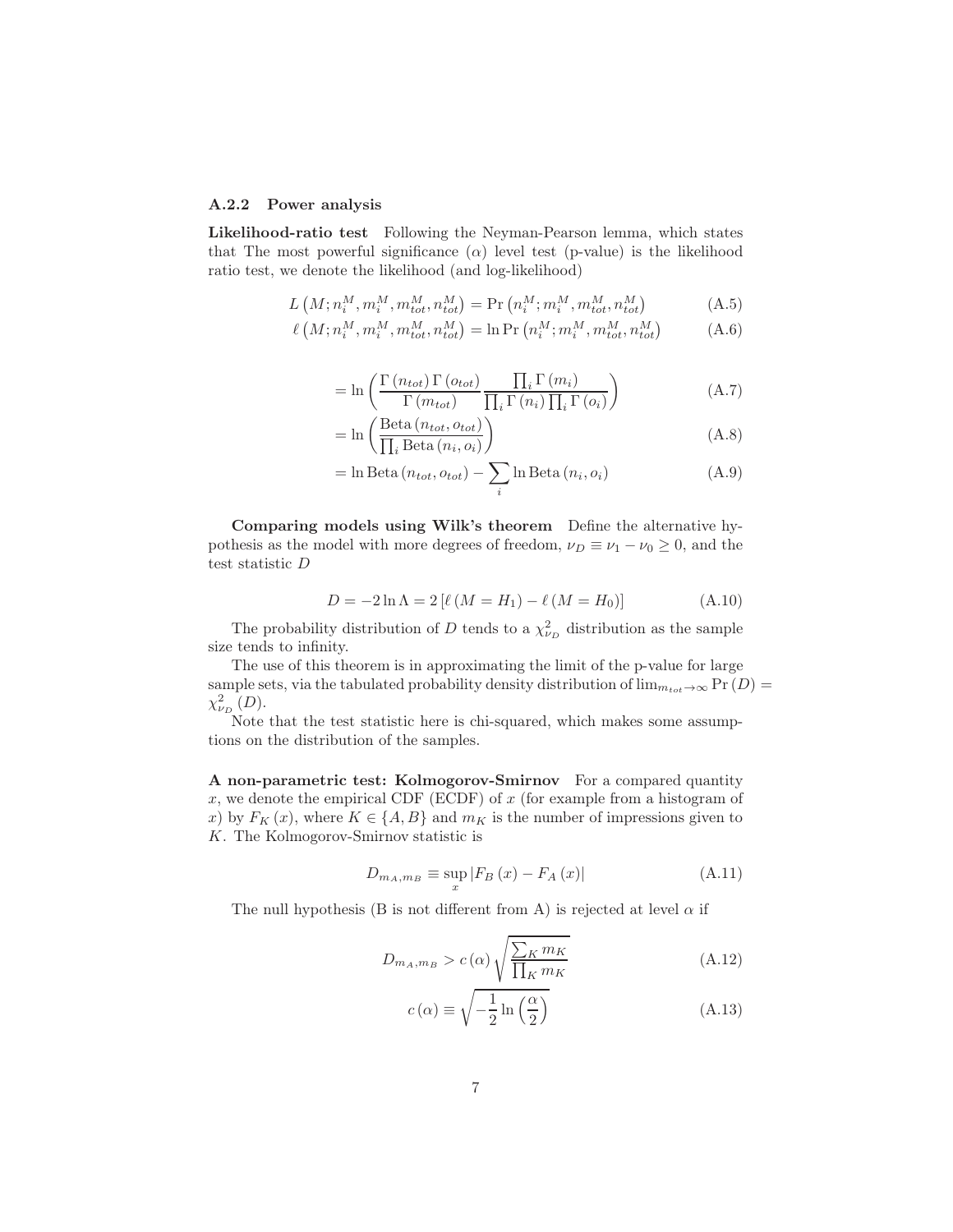# <span id="page-7-0"></span>B Probabilistic comparison of the rates of two processes

The probability, given some observational data  $(\alpha_A, \beta_A, \alpha_B, \beta_B)$  for two betabinomial processes A and B, that the underlying rate of process B,  $\phi_B$ , is higher than that of process  $A, \phi_A$ , is:

$$
\Pr(\phi_B > \phi_A | \alpha_A, \beta_A, \alpha_B, \beta_B) = \int_0^1 d\phi_A \Pr(\phi_A | \alpha_A, \beta_A) \int_{\phi_A}^1 d\phi_B \Pr(\phi_B | \alpha_B, \beta_B) \tag{B.1}
$$

$$
= \int_0^1 d\phi_A \int_{\phi_A}^1 d\phi_B \frac{\phi_A^{\alpha_A - 1} (1 - \phi_A)^{\beta_A - 1}}{B(\alpha_A, \beta_A)} \frac{\phi_B^{\alpha_B - 1} (1 - \phi_B)^{\beta_B - 1}}{B(\alpha_B, \beta_B)}
$$
(B.2)

$$
= \int_0^1 d\phi_A \left[ \frac{\phi_A^{\alpha_A - 1} (1 - \phi_A)^{\beta_A - 1}}{B(\alpha_A, \beta_A)} \int_{\phi_A}^1 d\phi_B \frac{\phi_B^{\alpha_B - 1} (1 - \phi_B)^{\beta_B - 1}}{B(\alpha_B, \beta_B)} \right] \tag{B.3}
$$

$$
=1-\int_0^1 \frac{\phi_A^{\alpha_A-1} (1-\phi_A)^{\beta_A-1}}{B(\alpha_A,\beta_A)} I_{\phi_A}(\alpha_B,\beta_B) d\phi_A
$$
 (B.4)

where  $I_{\phi}(\alpha, \beta)$  is just shorthand for the regularized incomplete beta function. We next use a lemma (section  $\S$ C) to simplify this expression to

$$
\Pr(\phi_B > \phi_A) = 1 - \int_0^1 \frac{\phi_A^{\alpha_A - 1} (1 - \phi_A)^{\beta_A - 1}}{B(\alpha_A, \beta_A)} \left( 1 - \sum_{i=0}^{\alpha_B - 1} \frac{\phi_A^i (1 - \phi_A)^{\beta_B}}{(\beta_B + i) B(i + 1, \beta_B)} \right) d\phi_A \tag{B.5}
$$

$$
= 1 - 1 + \int_0^1 \frac{\phi_A^{\alpha_A - 1} (1 - \phi_A)^{\beta_A - 1}}{B(\alpha_A, \beta_A)} \sum_{i=0}^{\alpha_B - 1} \frac{\phi_A^i (1 - \phi_A)^{\beta_B}}{(\beta_B + i) B(i + 1, \beta_B)} d\phi_A \tag{B.6}
$$

$$
= \sum_{i=0}^{\alpha_B - 1} \int_0^1 \frac{\phi_A^{\alpha_A + i - 1} (1 - \phi_A)^{\beta_A + \beta_B - 1}}{(\beta_B + i) B(\alpha_A, \beta_A) B(i + 1, \beta_B)} d\phi_A
$$
(B.7)

$$
= \sum_{i=0}^{\alpha_B - 1} \frac{1}{(\beta_B + i) B(\alpha_A, \beta_A) B(i + 1, \beta_B)} \int_0^1 \phi_A^{\alpha_A + i - 1} (1 - \phi_A)^{\beta_A + \beta_B - 1} d\phi_A
$$
\n(B.8)

$$
= \sum_{i=0}^{\alpha_B - 1} \frac{B(\alpha_A + i, \beta_A + \beta_B)}{(\beta_B + i) B(\alpha_A, \beta_A) B(i + 1, \beta_B)} \int_0^1 \frac{\phi_A^{\alpha_A + i - 1} (1 - \phi_A)^{\beta_A + \beta_B - 1}}{B(\alpha_A + i, \beta_A + \beta_B)} d\phi_A
$$
\n(B.9)

where in the last line we multiplied and divided by  $B(\alpha_A + i, \beta_A + \beta_B)$ , and then the integral term is just the integral of the distribution Beta  $(\alpha_A + i, \beta_A + \beta_B)$ , which is unity.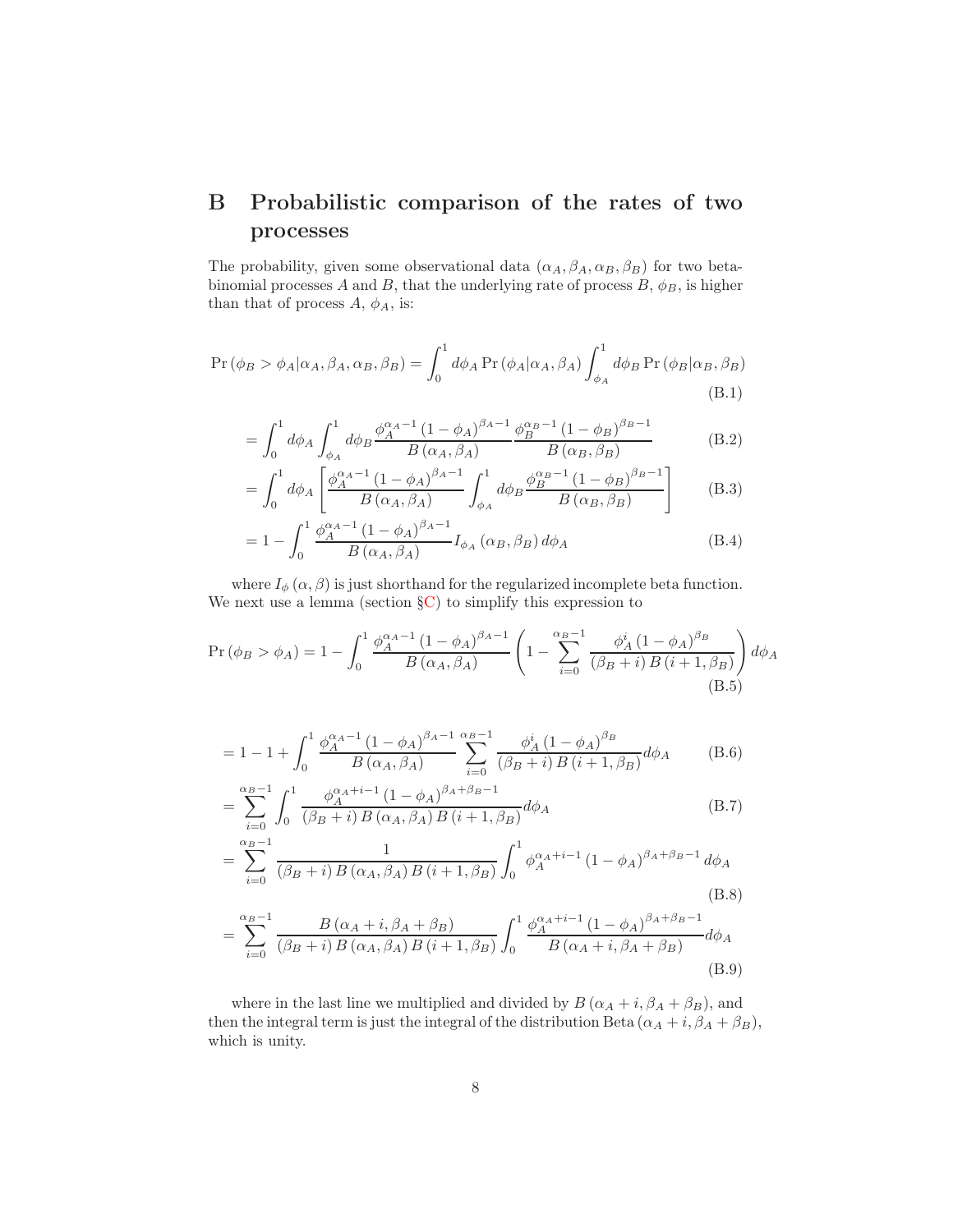Re-indexing,

$$
\Pr(\phi_B > \phi_A | \alpha_A, \beta_A, \alpha_B, \beta_B) = \sum_{i=0}^{\alpha_B - 1} \frac{B(\alpha_A + i, \beta_B + \beta_A)}{(\beta_B + i) B(1 + i, \beta_B) B(\alpha_A, \beta_A)} \quad (B.10)
$$
\n
$$
= \frac{1}{B(\alpha_A, \beta_A)} \sum_{i=1}^{\alpha_B} \frac{B(\alpha_A - 1 + i, \beta_B + \beta_A)}{(\beta_B - 1 + i) B(i, \beta_B)} \quad (B.11)
$$

Chris Stucchio has published an asymptotic analysis of this formula[\[5\]](#page-15-3).

# <span id="page-8-1"></span>C Lemma for the regularized incomplete beta function

Recursively iterating

$$
I_x(\alpha, \beta) = I_x(\alpha - 1, \beta) - \frac{x^{\alpha - 1} (1 - x)^{\beta}}{(\alpha - 1) B(\alpha - 1, \beta)}
$$
(C.1)

Until the base case

<span id="page-8-2"></span>
$$
I_x(1, \beta) = 1 - (1 - x)^{\beta}
$$
 (C.2)

We get

$$
I_x(\alpha, \beta) = 1 - (1 - x)^{\beta} - \sum_{i=1}^{\alpha - 1} \frac{x^{\alpha - i} (1 - x)^{\beta}}{(\alpha - i) B(\alpha - i, \beta)}
$$
(C.3)

Subsuming the zeroth term into the sum:

$$
I_x(\alpha, \beta) = 1 - \sum_{i=0}^{\alpha - 1} \frac{x^i (1 - x)^{\beta}}{(\beta + i) B (1 + i, \beta)}
$$
(C.4)

# <span id="page-8-0"></span>D Solution of Euler's hypergeometric integral

Starting from

$$
\Pr\left(\phi_B > \gamma \phi_A\right) = \gamma^{-\alpha_A} \int_0^1 d\phi_{A'} \int_{\phi_{A'}}^1 d\phi_B \frac{\phi_{A'}^{\alpha_A - 1} \left(1 - \phi_{A'}/\gamma\right)^{\beta_A - 1}}{B\left(\alpha_A, \beta_A\right)} \frac{\phi_B^{\alpha_B - 1} \left(1 - \phi_B\right)^{\beta_B - 1}}{B\left(\alpha_B, \beta_B\right)} \tag{D.1}
$$

we now employ the (exact) binomial expansion: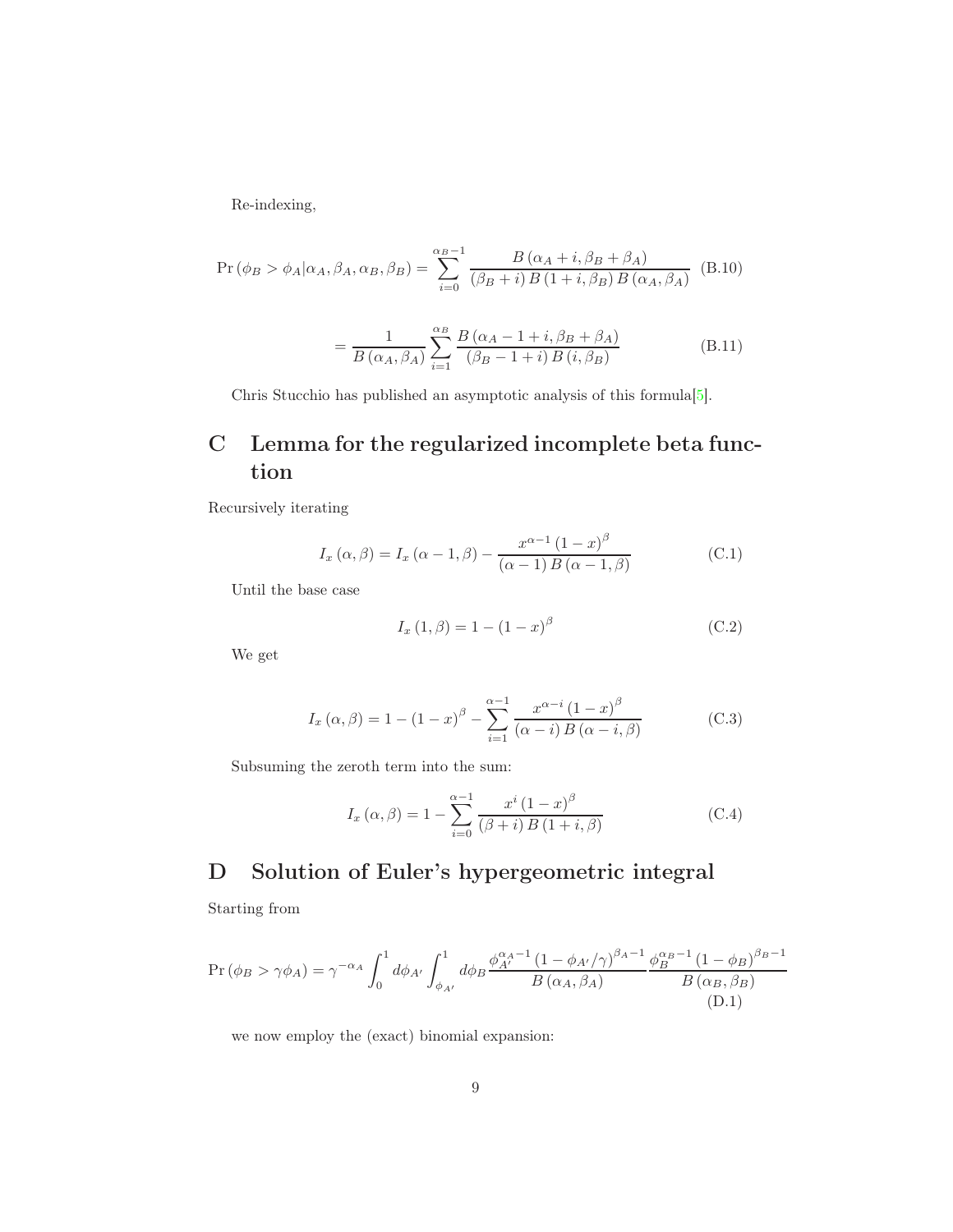$$
(1 - \phi_{A'}/\gamma)^{\beta_A - 1} = \sum_{k=0}^{\beta_A - 1} \binom{\beta_A - 1}{k} (-\phi_{A'}/\gamma)^k = \sum_{k=0}^{\beta_A - 1} \binom{\beta_A - 1}{k} (-1)^k \phi_{A'}^k \gamma^{-k}
$$
\n
$$
\text{so:} \tag{D.2}
$$

$$
\Pr(\phi_B > \gamma \phi_A) =
$$
\n
$$
= \gamma^{-\alpha_A} \int_0^1 d\phi_{A'} \int_{p_{A'}}^1 d\phi_B \frac{\phi_{A'}^{\alpha_A - 1}}{B(\alpha_A, \beta_A)} \sum_{k=0}^{\beta_A - 1} (-1)^k \binom{\beta_A - 1}{k} \phi_{A'}^k \gamma^{-k} \frac{\phi_B^{\alpha_B - 1} (1 - \phi_B)^{\beta_B - 1}}{B(\alpha_B, \beta_B)}
$$
\n(D.4)\n
$$
= \gamma^{-\alpha_A} \int_0^1 d\phi_{A'} \int_{p_{A'}}^1 d\phi_B \sum_{k=0}^{\beta_A - 1} (-1)^k \binom{\beta_A - 1}{k} \gamma^{-k} \frac{\phi_{A'}^{\alpha_A + k - 1}}{B(\alpha_A, \beta_A)} \frac{\phi_B^{\alpha_B - 1} (1 - \phi_B)^{\beta_B - 1}}{B(\alpha_B, \beta_B)}
$$
\n(D.5)\n
$$
= \sum_{k=0}^{\beta_A - 1} (-1)^k \binom{\beta_A - 1}{k} \frac{\gamma^{-k - \alpha_A}}{B(\alpha_A, \beta_A)} \int_0^1 d\phi_{A'} \phi_{A'}^{\alpha_A + k - 1} [1 - I_{\phi_{A'}}(\alpha_B, \beta_B)]
$$
\n(D.6)

using the same lemma from section [§C,](#page-8-1)

$$
I_{\phi_{A'}}\left(\alpha_B, \beta_B\right) = 1 - \sum_{i=0}^{\alpha_B - 1} \frac{\phi_{A'}^i \left(1 - \phi_{A'}\right)^{\beta_B}}{\left(\beta_B + i\right)B\left(1 + i, \beta_B\right)}\tag{D.7}
$$

we get

$$
\Pr(\phi_B > \gamma \phi_A) = \text{(D.8)}
$$
\n
$$
= \sum_{k=0}^{\beta_A - 1} (-1)^k \binom{\beta_A - 1}{k} \frac{\gamma^{-k - \alpha_A}}{B(\alpha_A, \beta_A)} \int_0^1 d\phi_{A'} \phi_{A'}^{\alpha_A + k - 1} \left[ 1 - 1 + \sum_{i=0}^{\alpha_B - 1} \frac{\phi_{A'}^i (1 - \phi_{A'})^{\beta_B}}{(\beta_B + i) B(1 + i, \beta_B)} \right]
$$
\n(D.9)\n
$$
= \sum_{k=0}^{\beta_A - 1} \sum_{i=0}^{\alpha_B - 1} (-1)^k \binom{\beta_A - 1}{k} \frac{\gamma^{-k - \alpha_A}}{B(\alpha_A, \beta_A)} \int_0^1 d\phi_{A'} \frac{\phi_{A'}^{\alpha_A + k + i - 1} (1 - \phi_{A'})^{\beta_B}}{(\beta_B + i) B(1 + i, \beta_B)} \text{(D.10)}
$$

we define  $\alpha_{A'}\equiv \alpha_A+k+i$  and  $\beta_{B'}\equiv \beta_B+1$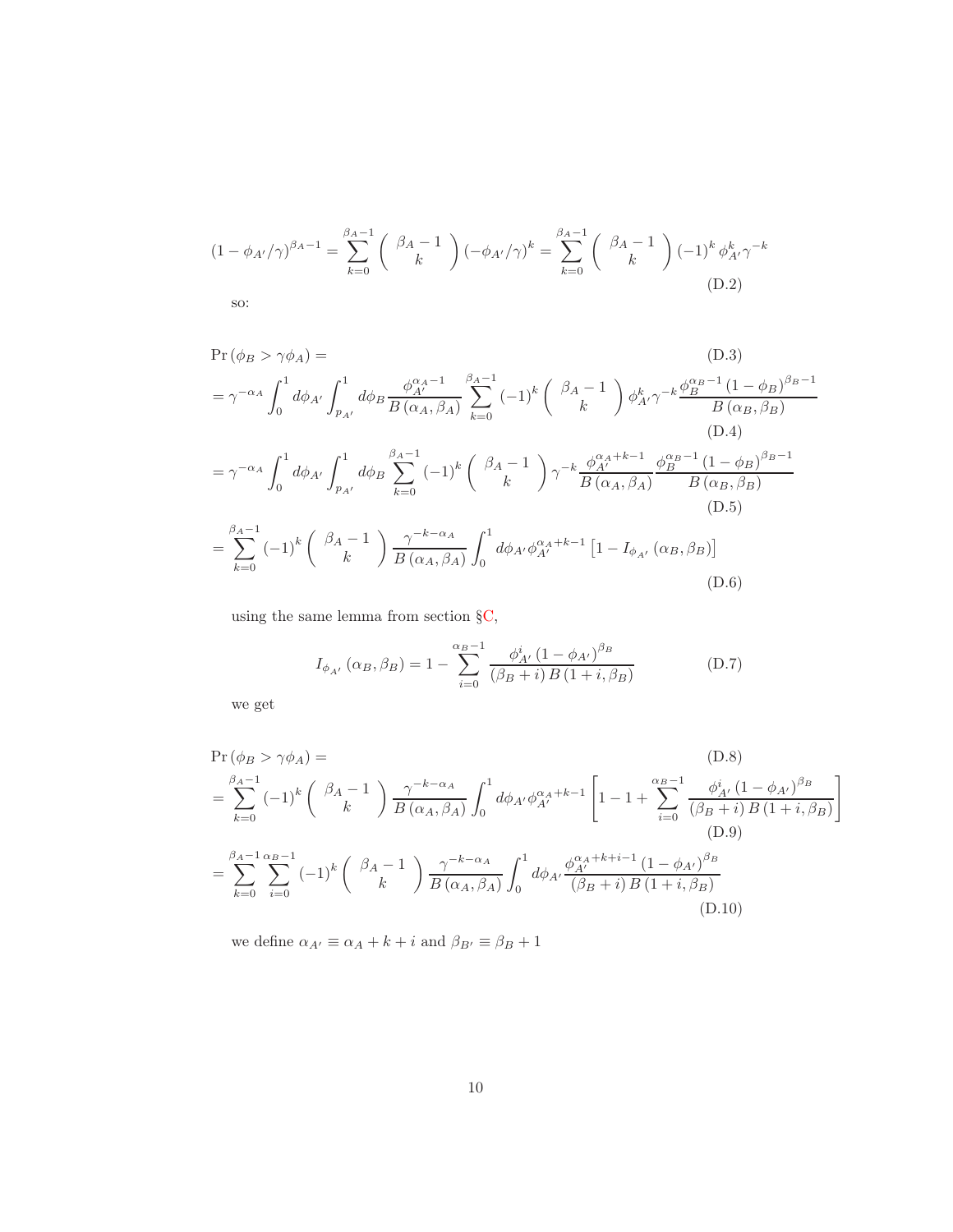$$
\Pr(\phi_B > \gamma \phi_A) =
$$
\n
$$
= \sum_{k=0}^{\beta_A - 1} \sum_{i=0}^{\alpha_B - 1} (-1)^k \binom{\beta_A - 1}{k} \frac{\gamma^{-k - \alpha_A}}{(\beta_B + i) B (1 + i, \beta_B) B (\alpha_A, \beta_A)} \int_0^1 d\phi_{A'} \phi_{A'}^{\alpha_{A'} - 1} (1 - \phi_{A'})^{\beta_{B'} - 1}
$$
\n(D.12)\n
$$
= \sum_{k=0}^{\beta_A - 1} \sum_{i=0}^{\alpha_B - 1} (-1)^k \binom{\beta_A - 1}{k} \frac{\gamma^{-k - \alpha_A} B (\alpha_{A'}, \beta_{B'})}{(\beta_B + i) B (1 + i, \beta_B) B (\alpha_A, \beta_A)}
$$
\n(D.13)

where in the last step we multiplied and divided by  $B(\alpha_{A'}, \beta_{B'})$  and integrated over the entire  $Beta(\alpha_{A'}, \beta_{B'})$  distribution to get unity.

$$
\Pr(\phi_B > \gamma \phi_A) = \text{(D.14)}
$$
\n
$$
= \frac{\gamma^{-\alpha_A}}{B(\alpha_A, \beta_A)} \sum_{i=0}^{\alpha_B - 1} \frac{1}{(\beta_B + i) B(1 + i, \beta_B)} \sum_{k=0}^{\beta_A - 1} (-\gamma)^{-k} \binom{\beta_A - 1}{k} B(\alpha_A + i + k, \beta_B + 1)
$$
\n(D.15)

Using a definition of the Gauss hypergeometric series, detailed in the appendix section [§E,](#page-10-0) we identify the second sum as proportional to the Gauss hypergeometric function

$$
\Pr(\phi_B > \gamma \phi_A) = \frac{\gamma^{-\alpha_A}}{B\left(\alpha_A, \beta_A\right)} \sum_{i=0}^{\alpha_B - 1} \frac{B\left(\alpha_A + i, \beta_B + 1\right)}{\left(\beta_B + i\right)B\left(1 + i, \beta_B\right)} \, {}_2F_1\left(1 - \beta_A, \alpha_A + i; \alpha_A + i + \beta_B + 1; \gamma^{-1}\right) \tag{D.16}
$$

# <span id="page-10-0"></span>E Hypergeometric series

The hypergeometric function is defined for  $|z| < 1$  by the power series

$$
{}_2F_1(x_1, x_2; y; z) = \sum_{n=0}^{\infty} \frac{(x_1)_n^+(x_2)_n^+}{(y)_n^+} \frac{z^n}{n!}
$$
 (E.1)

where  $(q)_n^+$  $\frac{1}{n}$  is the rising factorial or Pochhammer symbol (written to avoid confusion with  $(q)_n$  which also refers to the falling factorial)

$$
(q)_n \equiv \frac{\Gamma(q+n)}{\Gamma(q)}\tag{E.2}
$$

Using the following series expansion for a hypergeometric function with a non-positive integer parameter:

$$
\sum_{n=0}^{m} (-1)^n \binom{m}{n} \frac{(x_2)_n^+}{(y)_n^+} z^n =_2 F_1(-m, x_2; y; z)
$$
 (E.3)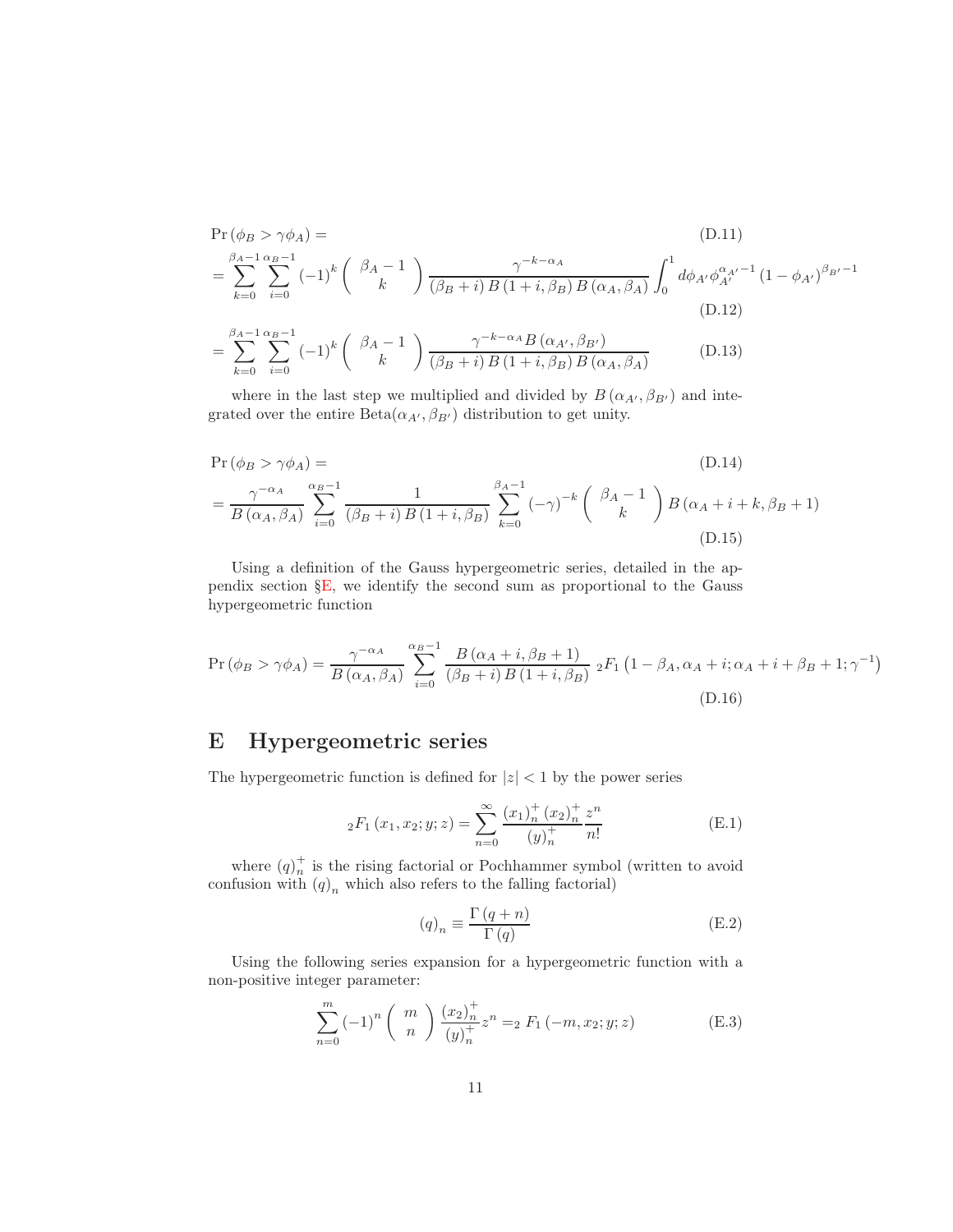in our case,  $(m = \beta_A - 1, x_2 = \alpha_A + i; y = \alpha_A + i + \beta_B + 1; z = \gamma^{-1}),$  and we will introduce the following variables for convenience:  $a \equiv \alpha_A + i$  and  $b \equiv$  $\beta_B + 1$ .

$$
{}_2F_1\left(-\left(\beta_A - 1\right), a; a+b; \gamma^{-1}\right) = \sum_{k=0}^{\beta_A - 1} (-1)^k \left(\begin{array}{c} \beta_A - 1\\ k \end{array}\right) \frac{(a)_k^+}{(a+b)_k^+} \gamma^{-k} \quad \text{(E.4)}
$$

$$
= \sum_{k=0}^{\beta_A - 1} \left(-\gamma\right)^{-k} \begin{pmatrix} \beta_A - 1\\ k \end{pmatrix} \frac{\Gamma\left(a + k\right)}{\Gamma\left(a\right)} \frac{\Gamma\left(a + b\right)}{\Gamma\left(a + b + k\right)} \tag{E.5}
$$

$$
= \frac{\Gamma(a+b)}{\Gamma(a)} \sum_{k=0}^{\beta_A - 1} (-\gamma)^{-k} \begin{pmatrix} \beta_A - 1 \\ k \end{pmatrix} \frac{\Gamma(a+k)}{\Gamma(a+b+k)}
$$
(E.6)

$$
= \frac{\Gamma(b)}{B(a,b)} \sum_{k=0}^{\beta_A - 1} (-\gamma)^{-k} \begin{pmatrix} \beta_A - 1\\ k \end{pmatrix} \frac{B(a+k,b)}{\Gamma(b)} \tag{E.7}
$$

$$
= \frac{1}{B(a,b)} \sum_{k=0}^{\beta_A - 1} (-\gamma)^{-k} \binom{\beta_A - 1}{k} B(a+k, b)
$$
 (E.8)

# <span id="page-11-0"></span>F Evaluation of the hypergeometric function using a Jacobi polynomial

We start from the following identity

$$
{}_2F_1(-m, m+x+1+y; x+1; z) = \frac{m!}{(x+1)_m^+} P_m^{(x,y)}(1-2z)
$$
 (F.1)

Next, we use the following variable transformations to recover the hypergeometric function in the form we used above

$$
a = -m \Rightarrow m = -a
$$
  
\n
$$
c = y + 1 \Rightarrow y = c - 1
$$
  
\n
$$
b = m + x + 1 + y \Rightarrow x = b - m - y - 1 = b + a - c + 1 - 1 = b + a - c
$$

and now we have

$$
{}_2F_1(a,b;c;z) = \frac{(-a)!}{(c)_{-a}^+} P_{-a}^{(c-1,b+a-c)} (1-2z)
$$
 (F.2)

$$
=\frac{\Gamma(-a)}{\Gamma(c-a)/\Gamma(c)}P_{-a}^{(c-1,b+a-c)}(1-2z)
$$
\n(F.3)

$$
= B(c, -a) P_{-a}^{(c-1,b+a-c)} (1 - 2z)
$$
 (F.4)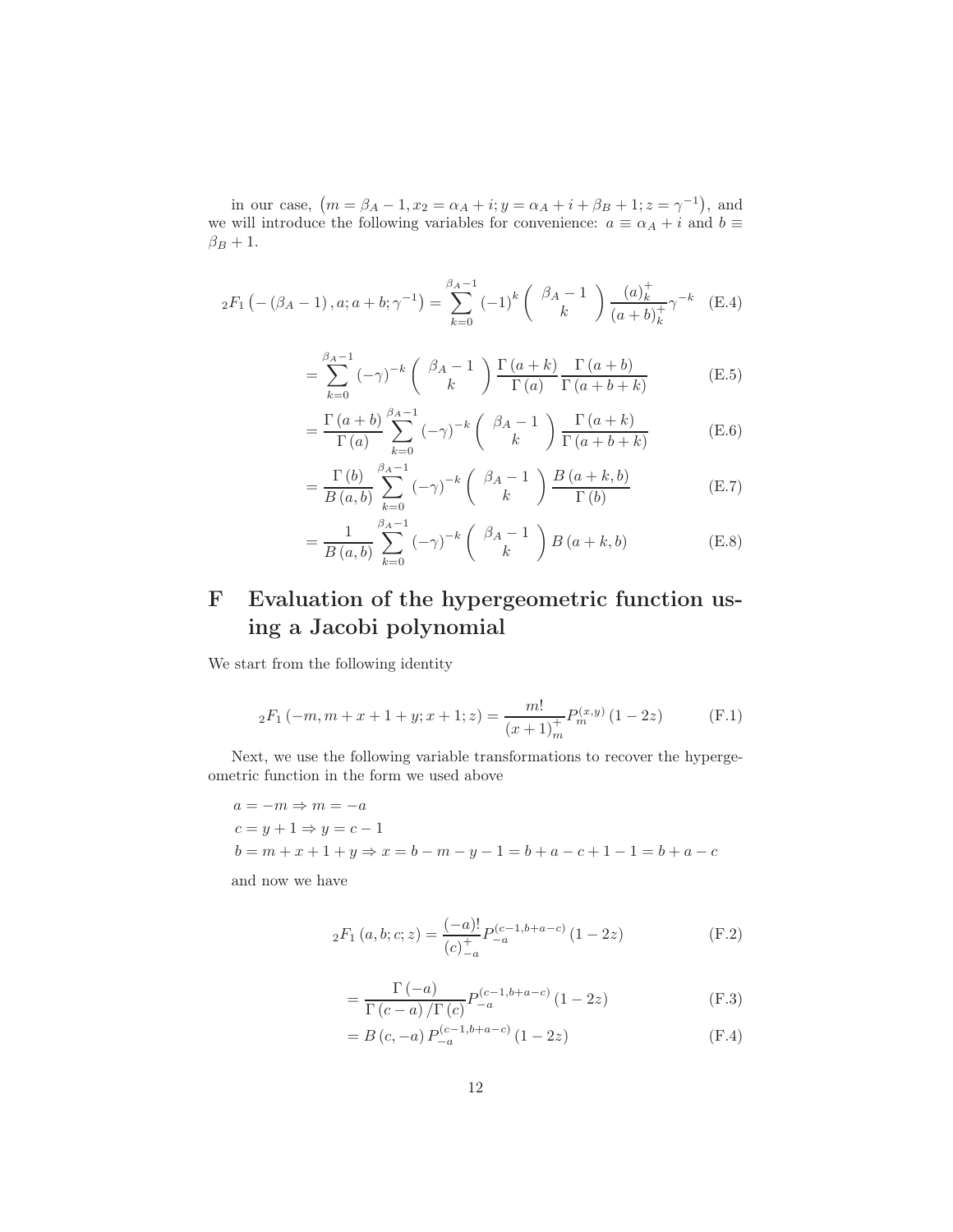for  ${}_2F_1(1-\beta_A, a; a+\beta_B+1; \gamma^{-1})$  we find the following variable identities:

$$
z = \gamma^{-1}
$$
  
\n
$$
m = \beta_A - 1
$$
  
\n
$$
x + 1 = a + \beta_B + 1 \Rightarrow x = a + \beta_B
$$

 $m + x + 1 + y = a \Rightarrow y = a - m - x - 1 = a - \beta_A + 1 - a - \beta_B + 1 = \beta_B - \beta_A + 2$ 

And finally we have

$$
{}_2F_1\left(1-\beta_A, a; a+\beta_B+1; \gamma^{-1}\right) = \frac{(\beta_A-1)!}{(\beta_B-\beta_A+1)^+_{\beta_A-1}} P_{\beta_A-1}^{(a+\beta_B,\beta_B-\beta_A+2)}\left(1-2\gamma^{-1}\right)
$$
\n(F.5)

$$
= \Gamma (\beta_A - 1) \frac{\Gamma (\beta_B - \beta_A + 1)}{\Gamma (\beta_B - \beta_A + 1 + \beta_A - 1)} P_{\beta_A - 1}^{(a + \beta_B, \beta_B - \beta_A + 2)} (1 - 2\gamma^{-1})
$$
 (F.6)

$$
= B (\beta_B - \beta_A + 1, \beta_A - 1) P_{\beta_A - 1}^{(a + \beta_B, \beta_B - \beta_A + 2)} (1 - 2\gamma^{-1})
$$
 (F.7)

## <span id="page-12-0"></span>G Sequential frequentist approach[\[6\]](#page-15-4)

The key insight in Ben Tilly's article[\[7\]](#page-15-5) is that if users are randomly assigned to two groups, and the two groups have the same conversion rate, then the sequence of successes from the two groups is mathematically equivalent to a series of random coin flips.

The following procedure is derived from the analysis of the gambler's ruin problem for this one-dimensional random walk,

#### Algorithm 1 Simple sequential A/B testing (Evan Miller)

- 1. At the beginning of the experiment, choose a sample size N.
- 2. Assign subjects randomly to the treatment and control, with 50% probability each.
- 3. Track the number of incoming successes from the treatment group. Call this number  $T \equiv n_{tot}^M$ .
- 4. Track the number of incoming successes from the control group. Call this number  $C \equiv n_{tot} - n_{tot}^M$ .
- 5. If  $d \equiv T C = n_{tot}^M (n_{tot} n_{tot}^M) = 2n_{tot}^M n_{tot}$  reaches  $2\sqrt{N}$ , stop the test. Declare the treatment to be the winner.
- 6. If  $n_{tot} = T + C$  reaches N, stop the test. Declare no winner.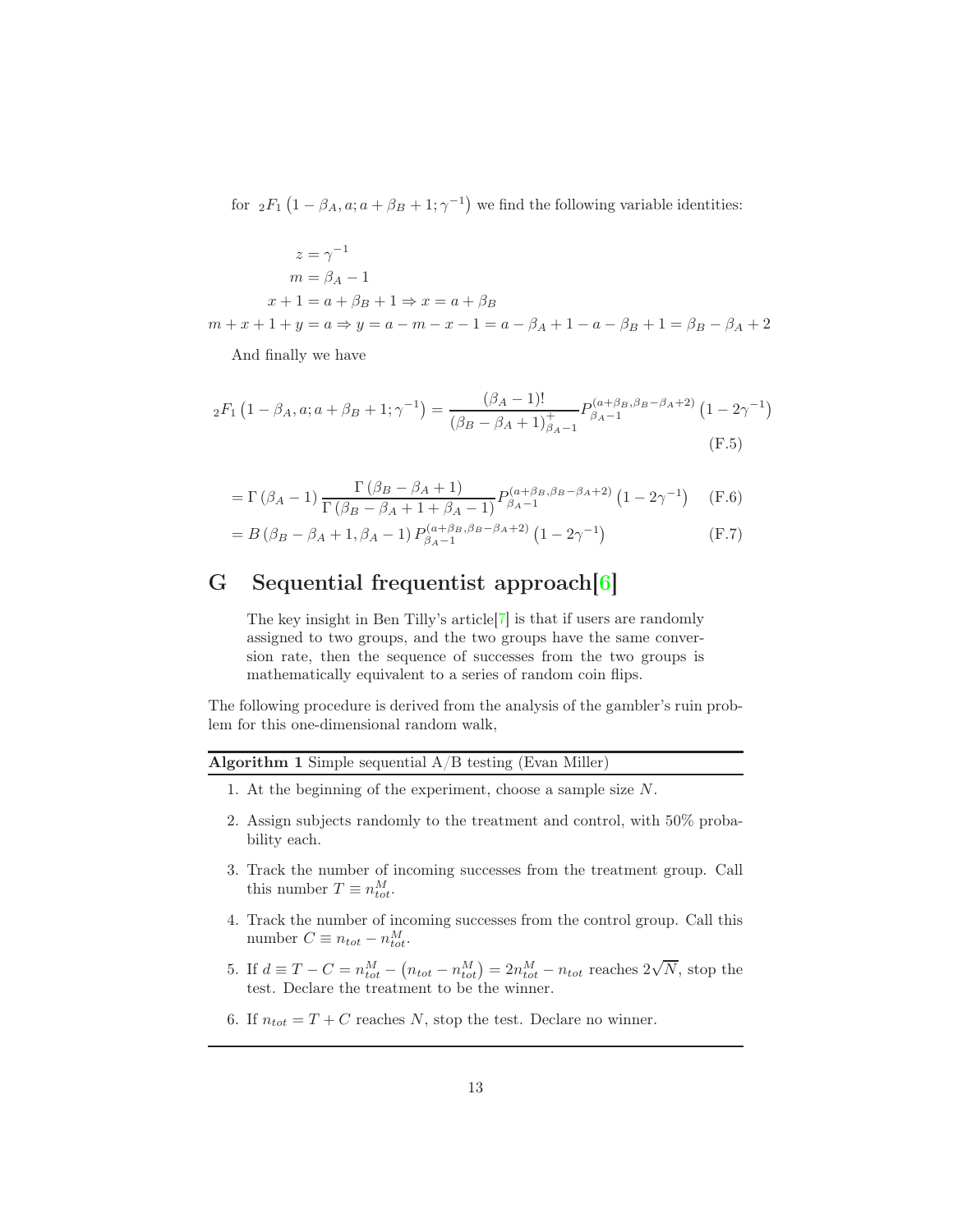A reference to the proof for step 5 is given in the original post.

Samples should be i.i.d. between the models (C and T). Ideally, online testing of T vs C should be done on mutually exclusive sets to avoid effects of interactions between C and T.

#### G.1 Power and significance

Given a model with  $n_{tot}^M$  total wins such that  $n_{tot} = n_{tot}^M + (n_{tot}^M - d_M^*)$  and that the sum of the wins by both models is  $n_{tot}$ .

$$
\alpha > \sum_{j=1}^{n_{tot}} \frac{n_{tot}^M}{j} \left( \frac{j}{\left(d_M^* + j\right)/2} \right) 2^{-j} \tag{G.1}
$$

$$
\beta > 1 - \sum_{j=1}^{n_{tot}} \frac{n_{tot}^M}{j} \left( \begin{array}{c} j \\ (d_M^* + j) / 2 \end{array} \right) \left( \frac{1}{2 + \delta_M} \right)^{(j - d_M^*)/2} \left( \frac{1 + \delta_M}{2 + \delta_M} \right)^{(j + d_M^*)/2}
$$
\n(G.2)

$$
=1-\sum_{j=1}^{n_{tot}}\frac{n_{tot}^M}{j}\left(\begin{array}{c}j\\(d_M^*+j)/2\end{array}\right)(2+\delta_M)^{-j}(1+\delta_M)^{(d_M^*+j)/2}
$$
(G.3)

where  $\delta_M = n_{tot}^M / (n_{tot} - n_{tot}^M)$  is the lift.

For example, for  $\alpha = 5\%$ ,  $\beta = 20\%$  and  $\delta = 50\%$ , we get  $n_{tot} = 170$  and  $d_M^* = 26.$ 

So, to see if we can get 50% lift with a p-value of 5% and 80% power, we should look for a 26 win margin in favor of the treatment, or give up if we reach 170 overall wins.

# <span id="page-13-0"></span>H Numerical comparison of Bayesian vs. frequentist calculations

from time import perf counter

from numpy import  $\exp$ ,  $\log$ , mean, nan, reciprocal from numpy random import beta, random from scipy special import betaln, binom, hyp2f1

def frequentist (alpha a, beta a, alpha b, beta b, gamma, n ) : return mean ( beta ( alpha b, beta b, s i z e=n ) > gamma \* beta ( alpha a, beta a, s i

def pr b gt pr ga ( alpha  $a$  , beta  $a$  , alpha  $b$  , beta  $b$  , gamma ) :  $\text{assert}$  gamma > 1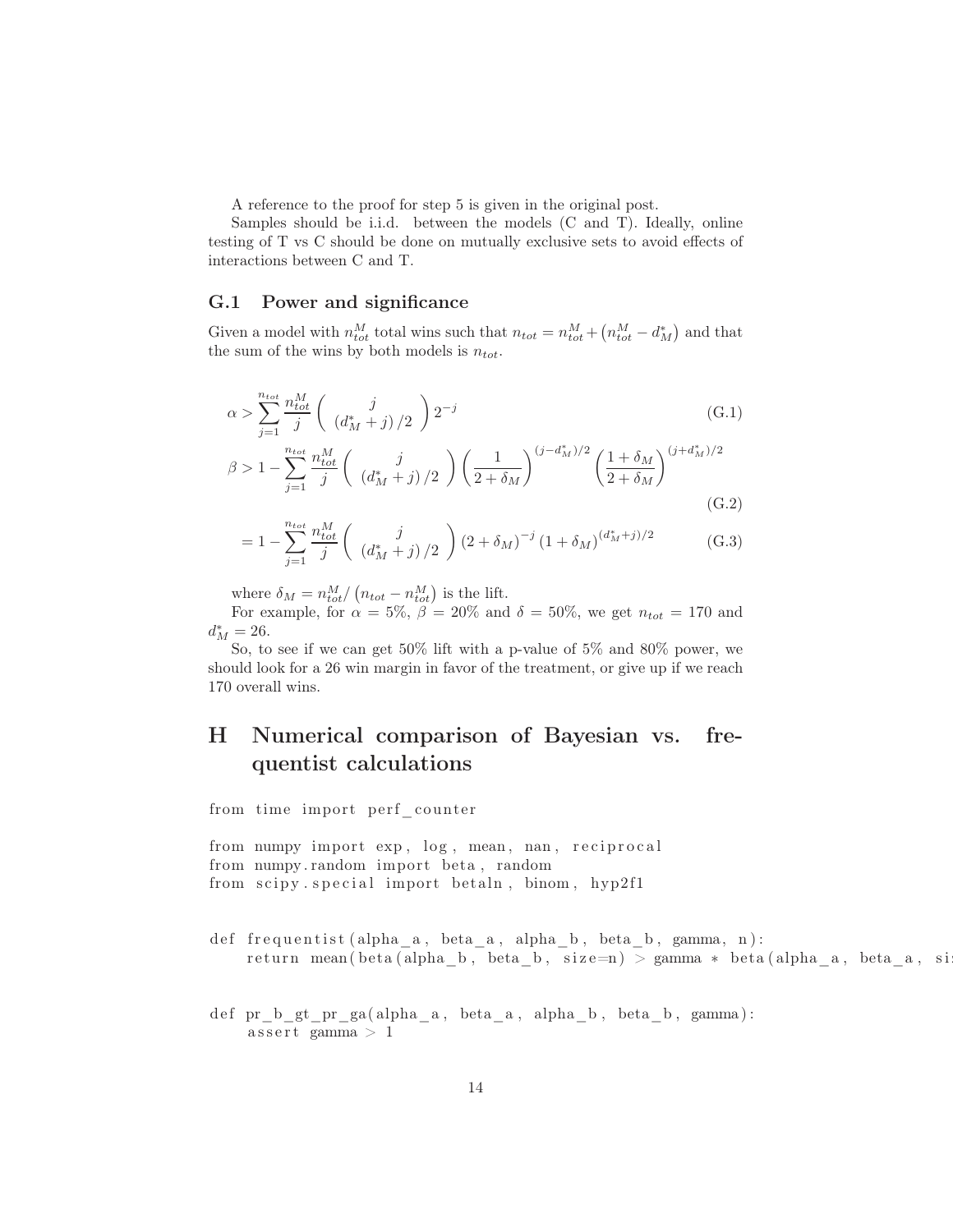```
r e s u l t = 0m = beta_a - 1b = beta b + 1z = 1 / \gammac = -alpha_a * log(gamma) - betaln(alpha_a, beta_a)for i in range (alpha b):
        a = alpha a + is = \text{beta} \ln(a, b) - \text{beta} \ln(i + 1, \text{beta} b) - \log(\text{beta} b + i)f = \log(hyp2f1(-m, a, a + b, z))result \leftarrow exp(c + s + f)return result
def main () :
    i, j = 0, 0hg\_times, freq\_times = 0, 0
    while j < 10:
        alpha_a, beta_a, alpha_b, beta_b, gamma = map(lambda x: int(x + 1), reci
        i + = 1if alpha a > \text{beta} a or alpha b > \text{beta} b:
             continue
        start = perf \ counter()hg = pr b gt pr ga ( alpha a, beta a, alpha b, beta b, gamma)
        stop = perf\_counter()hg times += stop - start
        if hg is None or hg = nan:
             continue
        print("hg: ", hg, stop - start)start = perf \ counter()freq = frequentist (alpha_a, beta_a, alpha_b, beta_b, gamma, pow(10, 7))stop = perf \ counter()freq times += stop - start
        print("freq", freq, stop - start)j \neq 1print(hg\_times / j, freq\_times / j)
```
### <span id="page-14-0"></span>References

[1] H. Brendan McMahan, Gary Holt, D. Sculley, Michael Young, Dietmar Ebner, Julian Grady, Lan Nie, Todd Phillips, Eugene Davydov, Daniel Golovin, Sharat Chikkerur, Dan Liu, Martin Wattenberg, Arnar Mar Hrafnkelsson, Tom Boulos, and Jeremy Kubica. Ad click prediction: a view from the trenches. In Proceedings of the 19th ACM SIGKDD International Conference on Knowledge Discovery and Data Mining (KDD), 2013. [1](#page-0-1)